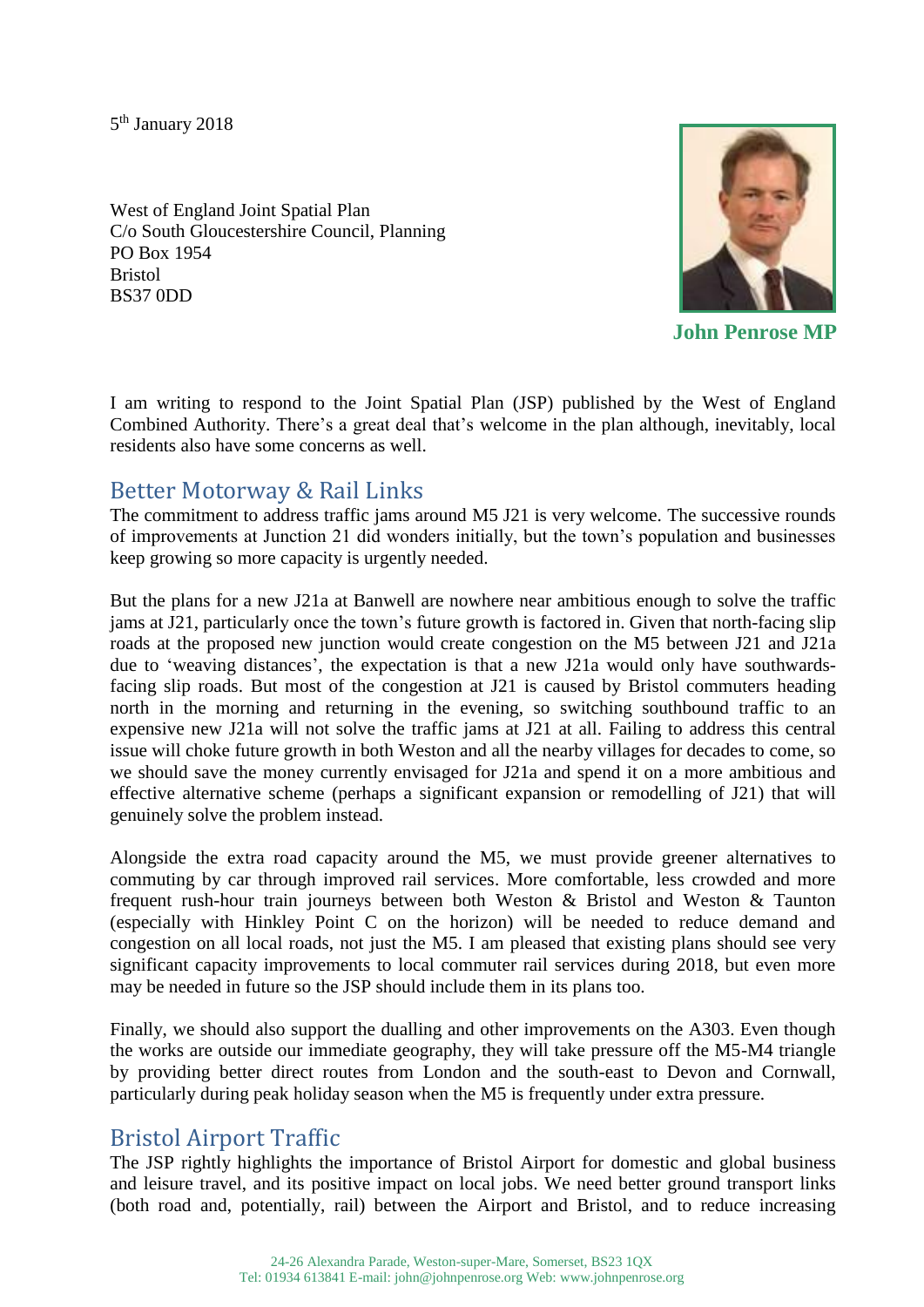problems with congestion through rural villages to the south and west of the airport for traffic linking to the rest of the southwest from the M5 too.

This means we must divert traffic away from rural villages, and onto safer roads with less potential for congestion. The JSP already proposes a new eastern feeder road from Junction 20 to handle population growth around the Nailsea and Backwell areas, and the recently-completed south Bristol Link road is already in place. As a result the JSP should include a strong working assumption that the greenest, cheapest and best value solution would be to extend either or both of these existing schemes short distances, rather than the existing suggestion of a much longer, more expensive and environmentally damaging road southwards through Wrington Vale towards Junction 21, 21a or 22. The JSP's own environmental rating for this idea (page 257 and Appendix A page 69) is, rightly, extremely negative and either or both of these alternatives should be chosen instead.

### Housing

I am delighted to see a strong commitment to building 'up not out' in existing urban centres such as Weston, to help absorb the requirement for new homes (21,000 in North Somerset plus many more across the wider JSP area) over the plan period. This helps economic regeneration by bringing fresh life to traditional town centres (particularly when they're struggling against competition from online retailers and from out-of-town centres like Cribbs), makes use of existing transport and social infrastructure, is far better value for money, is greener because fewer fields are concreted over, and reduces commuting because people can live closer to their jobs.

However the plan should be far bolder in this area. Currently, only a fraction of the new housing is proposed for the centre of towns (mainly in Weston) and there is a great deal more potential capacity for creating good-looking 4, 5 or 6 story mansion blocks, terraces or mews housing (rather than high-rise towers) in other urban areas like Bristol, to match the ones which already exist in pockets such as Clifton, or more widely in Bath.

This solution would be far better than the proposals for 2 new towns (misleadingly called 'Garden Villages' in the JSP) north of Sandford and Churchill. These proposals already face very significant opposition from local residents who are rightly concerned they will degrade the rural character of the area, are environmentally inferior because they will concrete over green fields and increase commuting, and represent worse value for money because they will require a great deal of costly new infrastructure. Being more ambitious about 'Build Up Not Out' will avoid all these problems.

## Banwell Bypass

I am delighted to see proposals for a Banwell bypass in the JSP. It is long overdue, essential and extremely welcome. We must not miss this opportunity to get it built.

But the JSP should not make the proposed new M5 J21a into a condition for building a Banwell bypass. Given the longstanding traffic jams around the 'Banwell narrows', plus the JSP's proposals for extra housebuilding in the village, the 'short-route' bypass (re-joining the A368 around Towerhead) will be needed and should be built in any case, as a standalone project for the existing road network, no matter what alternative plans eventually emerge instead of J21a.

The same cannot be said for the JSP's longer potential bypass routes around Sandford, Langford and Churchill. If the plans for J21a have to be scrapped in favour of a more ambitious and effective solution to the jams at J21, as I've outlined above, these longer routes will not be needed, or wanted either. They would destroy the area's rural character and would inevitably,